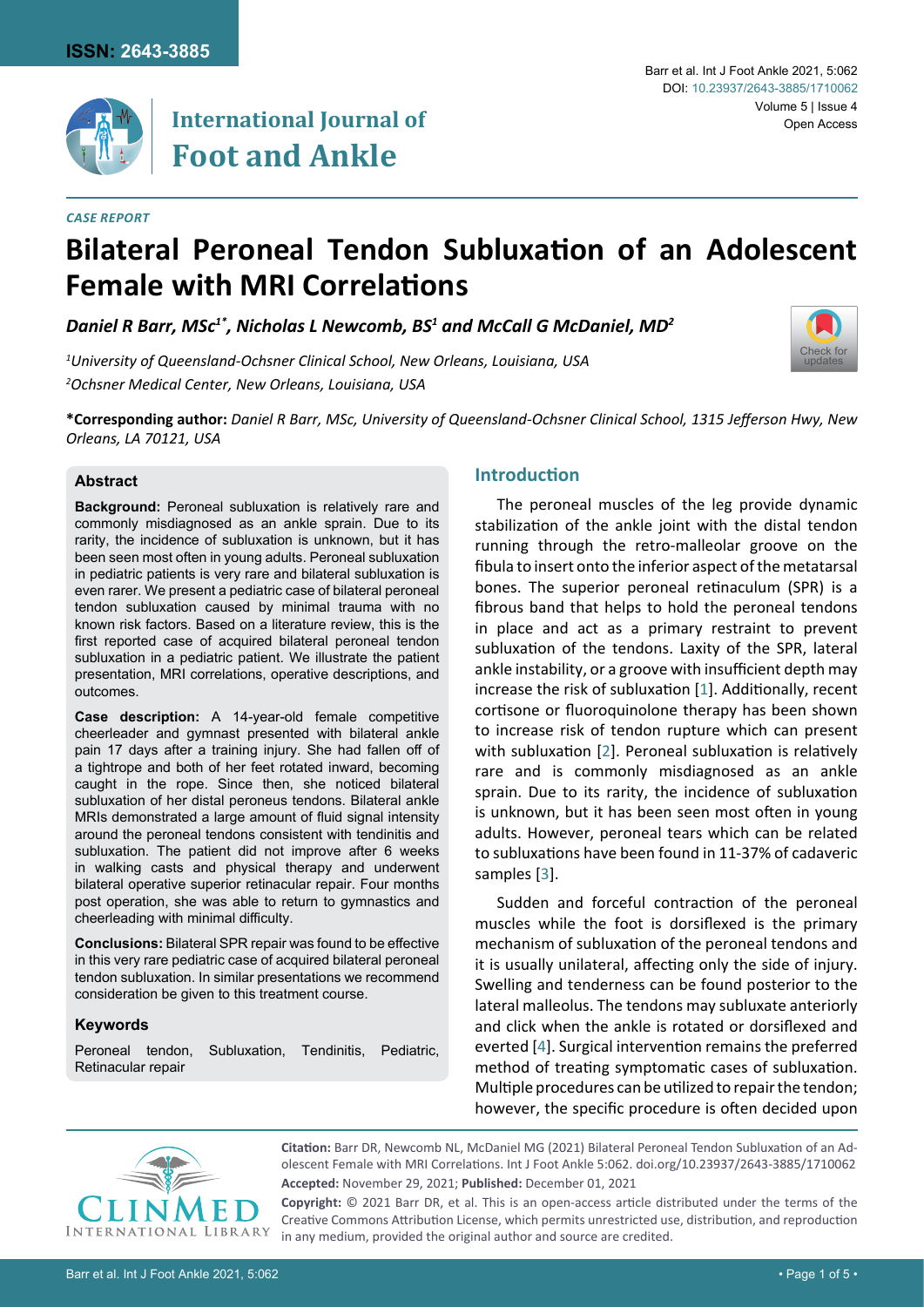intraoperatively depending on what is found. The body of the SPR may need to be repaired, it may need to be reattached to its insertion point, or the retro-malleolar groove may need to be deepened [\[5\]](#page-4-4). The surgery may be complicated by the presence of open fibular growth plates; care must be taken to not interrupt these growth plates in pediatric patients [[6](#page-4-5)]. Peroneal subluxation in pediatric patients with open physes is uncommon with the first case of surgical correction of this condition in a pediatric patient with open physes being reported in 2000 [[7](#page-4-6)].

We report a pediatric case of bilateral peroneal tendon subluxation caused by minimal bilateral trauma with no known risk factors. This study aims to

demonstrate the effectiveness of bilateral SPR repair procedures.

#### **Case Description**

#### **Presentation and imaging**

A 14-year-old female competitive cheerleader and gymnast presented with bilateral ankle pain 17 days after a training injury. She had slipped off of a tightrope and as she fell, both of her feet rotated inward, becoming caught in the rope. Immediately after the fall, she was taken to an urgent care where bilateral ankle radiographs were taken. The imaging was unremarkable, and she was told her ankles were sprained. Her ankles were wrapped, and she was advised to limit weight

<span id="page-1-0"></span>

**Figures 1 and Figure 2:** MRI Ankle, Bilateral, Sagittal, T2 Fat Suppressed without contrast. The red arrows demonstrate the large amount of fluid signal intensity about the peroneus longus and brevis tendons indicative of tenosynovitis. The green arrows demonstrate the bone marrow edema within the lateral distal aspect of the lateral malleolus, likely reactive to the peroneus tendon subluxation.

S: Superior; I: Inferior; A: Anterior; P: Posterior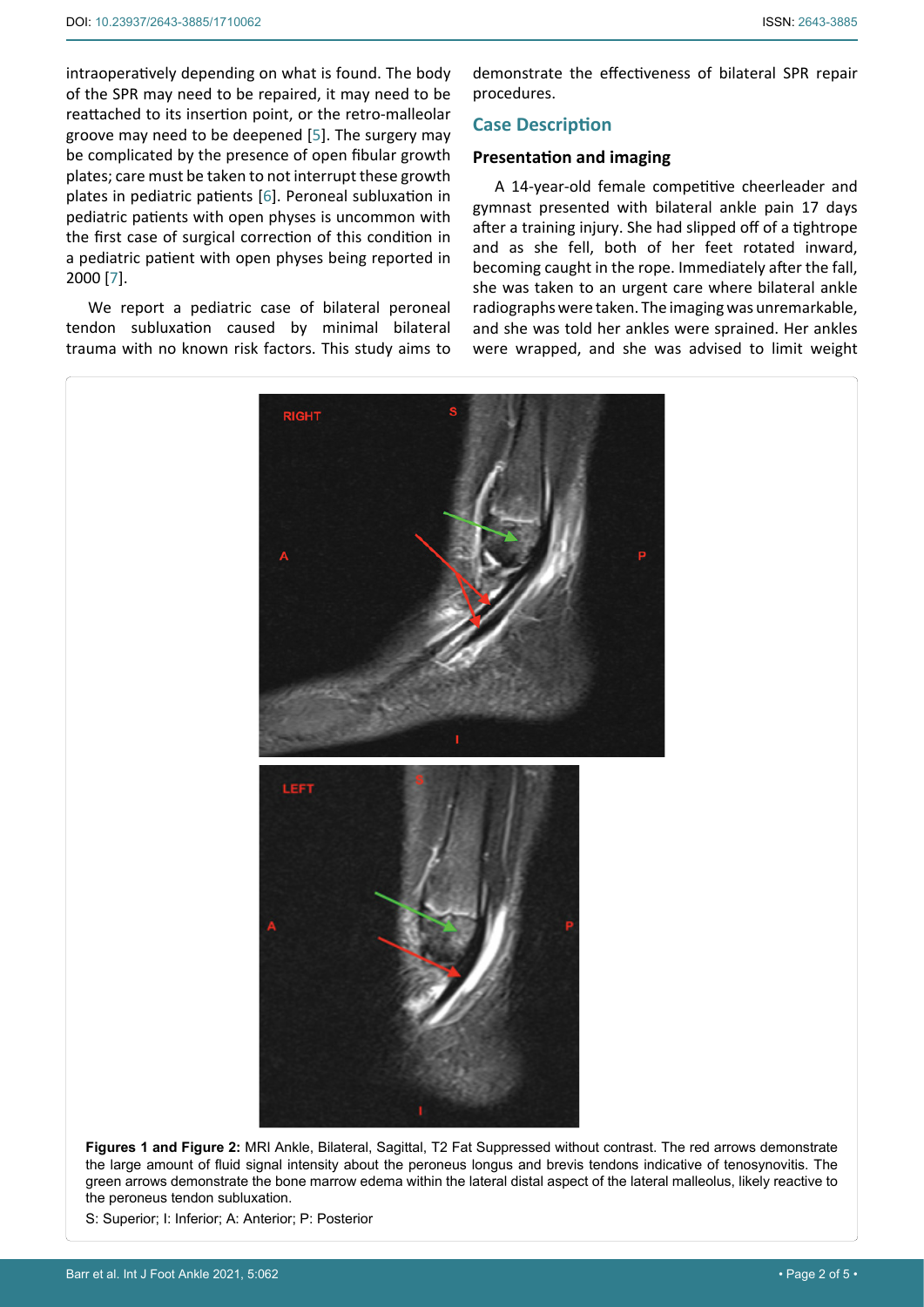bearing activity for two weeks. Since then, her ankles continued to hurt and swell. She described a popping sensation over the back of her distal fibula bilaterally and explained that she had to manually "pop her tendons back behind the bone." She had no prior ankle injuries and her past medical history was only significant for a prior nondisplaced distal radius fracture. Review of systems was negative for additional abnormalities.

On examination, the patient had an antalgic gait. Both ankles were swollen without extensive erythema. There was edema and ecchymosis around the peroneal tendons which were tender to palpation. No subluxation of the peroneal tendons was reproduced with manipulation. The patient was not tender over the anterior talofibular ligament (ATFL), calcaneofibular ligament (CFL), deltoid ligament, or distal fibula bilaterally. The flexor hallucis longus (FHL), extensor hallicus longus (EHL), tibialis anterior muscles were intact. The patient had decreased ankle range of motion bilaterally, and pain over the peroneus tendons with plantarflexion and eversion. The patient was neurovascularly intact bilaterally ([Figure 1](#page-1-0) and [Figure 2\)](#page-1-0).

The patient was placed in bilateral controlled ankle movement (CAM) walker boots and ankle MRIs were completed 10 days after orthopedic consultation. The ankle MRIs were nearly identical bilaterally. Both demonstrated moderate to large amounts of fluid signal intensity around the peroneus longus and brevis tendons compatible with tenosynovitis. Minimal peroneus longus tendinosis was seen at the distal margin of the lateral malleolus bilaterally. Bone marrow edema was seen within the lateral distal aspect of the lateral malleolus, reactive from the peroneal tendon pathology. Soft tissue edema was seen surrounding the area. No injuries were seen to the articular cartilage. The extensor tendons, tibialis posterior, flexor digitorum longus (FDL), flexor hallicus longus (FHL), and Achilles tendon appeared intact. The anterior and posterior tibiofibular, talofibular, calcaneofibular, and deltoid ligaments appeared intact [\(Figure 3](#page-3-0) and [Figure 4\)](#page-3-0).

#### **Intervention and outcomes**

The patient was diagnosed with bilateral peroneal subluxation with resulting tendinitis. She was placed in bilateral walking casts which were worn for six weeks. There were no instances of subluxation while in the casts. After 6 weeks, the patient was placed back in CAM walking boots and began physical therapy. During physical therapy sessions, however, she had developed recurrent subluxation of the left peroneal tendons. There were no instances of right sided subluxation.

After having failed conservative therapy, the patient underwent left superior peroneal retinacular repair. On operative inspection, the superficial peroneal retinaculum had partially avulsed off of the lateral malleolus with no tears found in the tendon. Three

holes were then drilled into the distal fibula, mindfully avoiding the growth plate. Groove deepening was not performed as to not disturb the patient's growth plates. FiberWire sutures were applied to the posterior aspect of the superior peroneal retinaculum through the holes in the fibula and tied down, with the anterior portion of the retinaculum pulled over the repair and sutured to the posterior aspect of the superficial peroneal retinaculum, with the peroneal tendons moving freely in the new tightened retinaculum after being secured. The patient was placed in a short-leg cast in slight inversion and plantar flexion to assist in keeping the tendons in the groove and remained non-weight bearing on the left foot.

Seven days post operation, the patient developed painful recurrent subluxation of the right (non-operative) peroneal tendon. She described that weight bearing exclusively on the right extremity post-operation was now aggravating the right ankle. Now with recurrent right sided symptoms, the patient opted to undergo a second operative superior retinacular repair on the right side. Similar to the left side, the right superficial peroneal retinaculum had partially avulsed off of the lateral malleolus without tendinous tearing. Four holes were drilled into the distal fibula, again avoiding the growth plate and again groove deepening wasn't performed to avoid injuring the growth plates. FiberWire sutures were used to tie the superior retinaculum down to the distal fibula in the same fashion as the contralateral side. The peroneal tendons moved freely in the newly tightened retinaculum after being secured.

Post-operatively, the patient was placed in a second short-leg cast and remained wheelchair bound for 6 weeks with bilateral lower extremity casts. She then transitioned to bilateral CAM walker boots and started to bear weight on her left leg but remained nonweightbearing on the right for an additional two weeks. The patient underwent weekly physiotherapy and was able to bear weight as tolerated. Four months postoperations, she was able to return to gymnastics and cheerleading where she was able to complete a backflip with minimal difficulty.

#### **Conclusions**

Bilateral SPR repair procedures were found to be effective in this pediatric case of acquired bilateral peroneal tendon subluxation following a bilateral trauma with no known risk factors. Within the pediatric population, there is limited literature surrounding this injury. The majority of studies involve adult patients and yet anterior subluxation of the peroneal tendon is still considered to be an uncommon condition [\[8\]](#page-4-7). Furthermore, this injury is typically unilateral, with bilateral cases being linked to congenital conditions [\[9\]](#page-4-8). To the best of our knowledge, this is the first reported case of acquired bilateral peroneal tendon subluxation in a pediatric patient.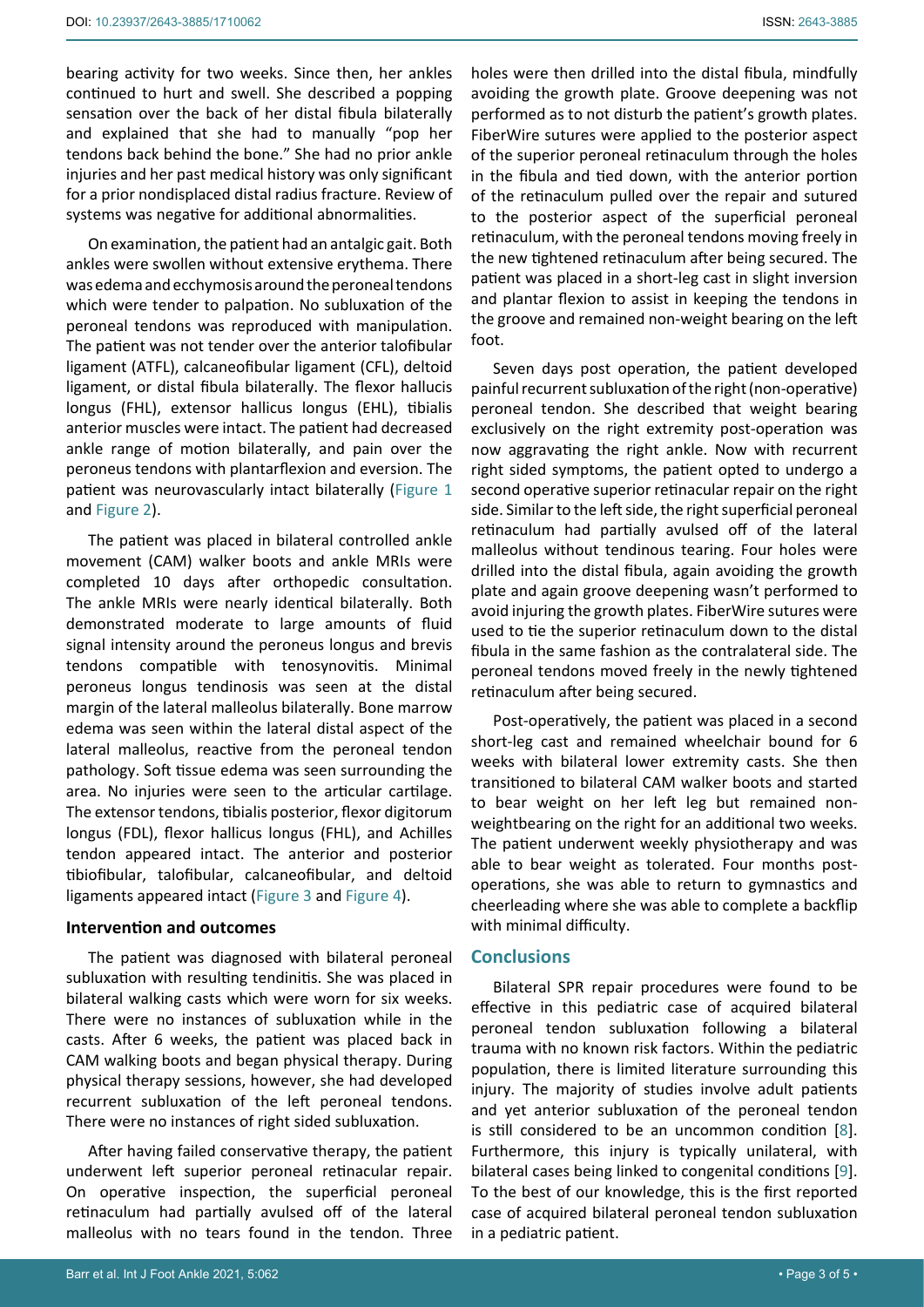<span id="page-3-0"></span>

**Figures 3 and Figure 4:** MRI Ankle, Bilateral, Sagittal, T2 Fat Suppressed without contrast. The red arrows demonstrate the large amount of fluid signal intensity about the peroneus longus and brevis tendons indicative of tenosynovitis. A: Anterior; P: Posterior; M: Medial; L: Lateral

These injuries are often initially handled with conservative treatment, such as taping or compressive bandages, however conservative treatment alone has an overall failure rate of 50-76% for adults, with no reported literature on pediatric patients [[10](#page-4-10)]. The most successful non-operative intervention is a below-theknee plaster cast for 4-6 weeks which has prevented recurrent dislocation in 62-83% of adults reviewed [[11](#page-4-9)]. If conservative treatment fails, various surgical techniques can be considered with an overall recurrence rate of less